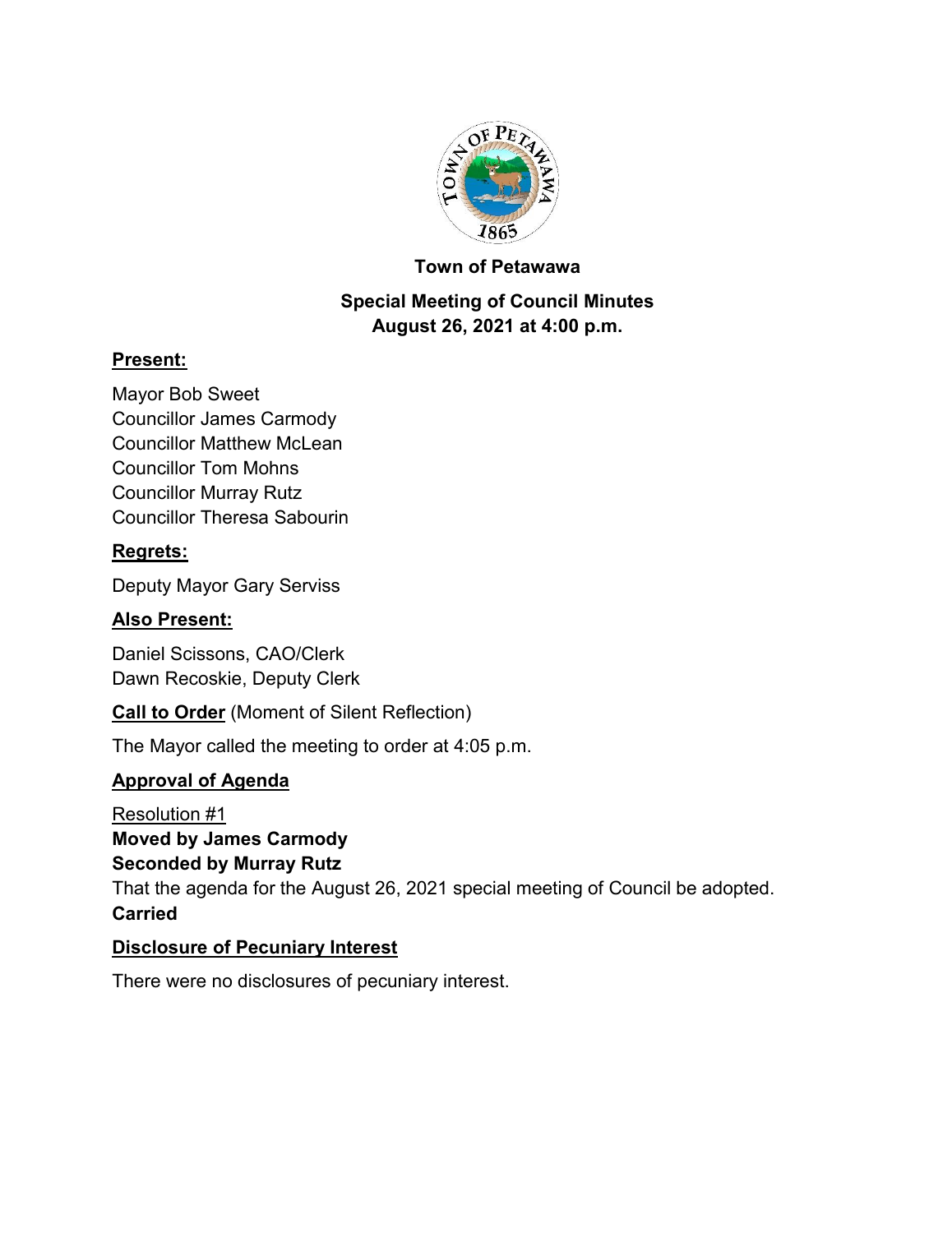## **Approval of Minutes**

1. Council Meeting (August 16, 2021)

Resolution #2 **Moved by Theresa Sabourin Seconded by Tom Mohns**

That the minutes of the regular meeting of Council held August 16, 2021 be approved as printed and circulated.

**Carried**

## **Presentations**

There were no presentations.

## **By-laws**

1. By-law 1428/21 – being a by-law to authorize the execution of a Consulting Services Agreement with RSM Building Consultants Inc.

## Resolution #3

## **Moved by Murray Rutz**

## **Seconded by Matthew McLean**

That By-law 1428/21, being a by-law to authorize the execution of a Consulting Services Agreement with RSM Building Consultants Inc., be read a first and second time.

## **Carried**

Resolution #4 **Moved by James Carmody Seconded by Tom Mohns** That By-law 1428/21 be read a third time and passed. **Carried**

2. By-law 1429/21 – being a by-law to appoint an Acting Chief Building Official and an Acting Building Official for the Town of Petawawa (RSM Building Consultants Inc.)

### Resolution #5

# **Moved by James Carmody**

### **Seconded by Tom Mohns**

That By-law 1429/21, being a by-law to appoint an Acting Chief Building Official and an Acting Building Official for the Town of Petawawa (RSM Building Consultants Inc.), be read a first and second time.

## **Carried**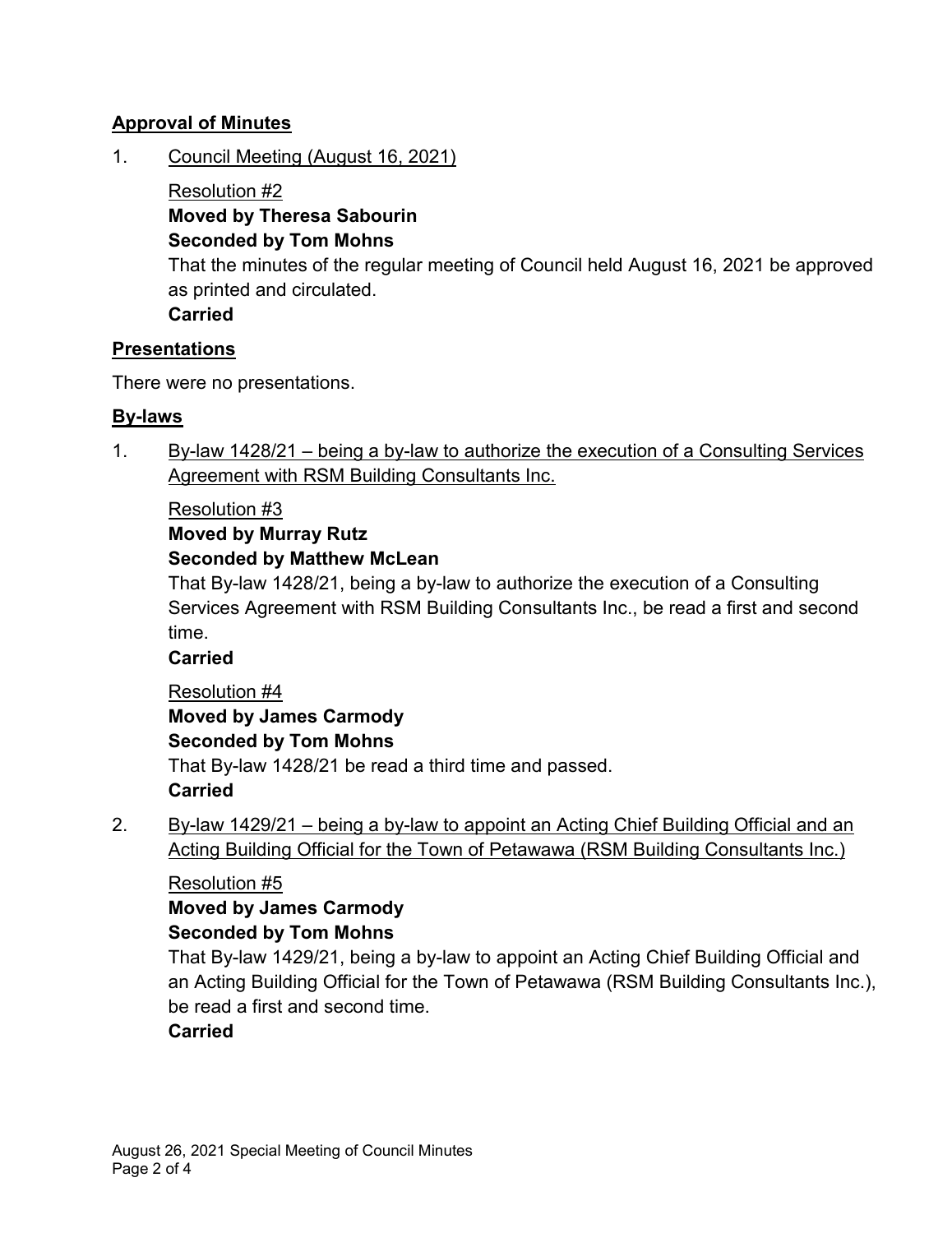Resolution #6 **Moved by Murray Rutz Seconded by Matthew McLean** That By-law 1429/21 be read a third time and passed. **Carried**

3. By-law 1430/21 – being a by-law to appoint an Acting Building Inspector for the Town of Petawawa

## Resolution #7 **Moved by Theresa Sabourin Seconded by James Carmody**

That By-law 1430/21, being a by-law to appoint an Acting Building Inspector for the Town of Petawawa, be read a first and second time.

## **Carried**

## Resolution #8

## **Moved by Murray Rutz Seconded by Matthew McLean** That By-law 1430/21 be read a third time and passed. **Carried**

## **Correspondence**

There were no items of correspondence.

### **Minutes**

There were no minutes.

### **Staff Reports**

There were no staff reports.

### **Councillor Reports**

There were no Councillor reports.

### **Closed Meeting**

There was no closed meeting.

### **Confirming By-law**

Resolution #9 **Moved by James Carmody Seconded by Murray Rutz** That By-law 1431/21 be read a first, second and third time and passed. **Carried**